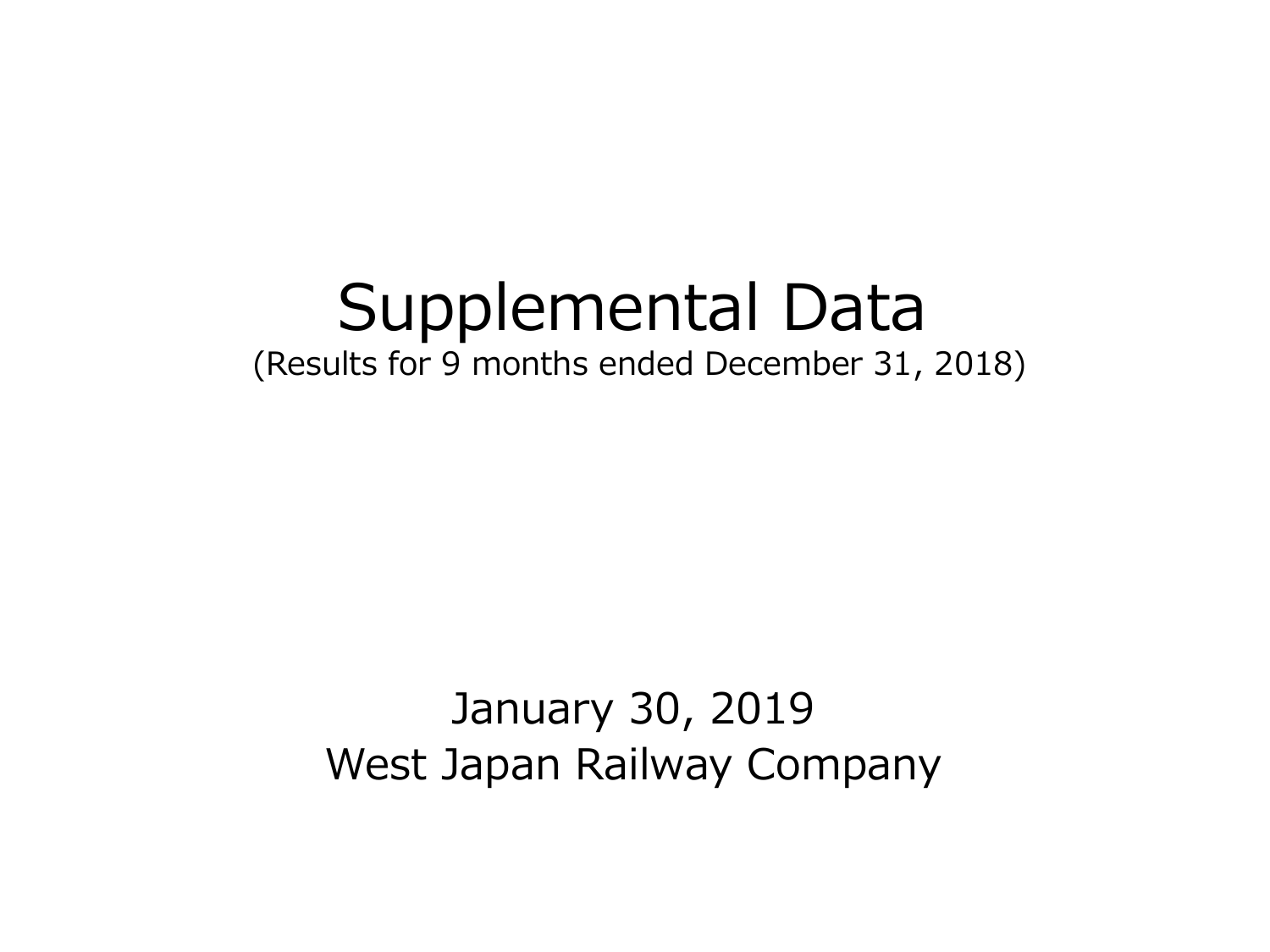¥Billions

|                                         | 9 months               | 9 months<br>ended<br>ended |                                  | YoY                      | Results                  | Forecasts<br>FY2019.3  | YoY                              |                          |
|-----------------------------------------|------------------------|----------------------------|----------------------------------|--------------------------|--------------------------|------------------------|----------------------------------|--------------------------|
|                                         | December 31, 2017<br>A | December 31, 2018<br>B     | Increase/<br>(Decrease)<br>$B-A$ | $\frac{0}{0}$<br>$B/A-1$ | FY2018.3<br>$\mathsf{C}$ | As of January 30*<br>D | Increase/<br>(Decrease)<br>$D-C$ | $\frac{0}{0}$<br>$D/C-1$ |
| [Consolidated]                          |                        |                            |                                  |                          |                          |                        |                                  |                          |
| <b>Operating Revenues</b>               | 1,111.3                | 1,129.0                    | 17.7                             | 1.6                      | 1,500.4                  | 1,516.5                | 16.0                             | 1.1                      |
| Operating Income                        | 175.2                  | 179.7                      | 4.4                              | 2.6                      | 191.3                    | 187.5                  | (3.8)                            | (2.0)                    |
| Recurring Profit                        | 162.2                  | 167.8                      | 5.6                              | 3.5                      | 177.7                    | 174.0                  | (3.7)                            | (2.1)                    |
| Profit attributable to owners of parent | 108.4                  | 97.7                       | (10.6)                           | (9.8)                    | 110.4                    | 95.5                   | (14.9)                           | (13.6)                   |
| [Non-Consolidated]                      |                        |                            |                                  |                          |                          |                        |                                  |                          |
| <b>Operating Revenues</b>               | 739.2                  | 739.3                      | 0.0                              | 0.0                      | 976.2                    | 979.0                  | 2.7                              | 0.3                      |
| <b>Transportation Revenues</b>          | 659.3                  | 660.4                      | $1.0\,$                          | 0.2                      | 867.8                    | 871.0                  | 3.1                              | 0.4                      |
| <b>Operating Expenses</b>               | 597.3                  | 590.0                      | (7.2)                            | (1.2)                    | 831.9                    | 834.0                  | 2.0                              | 0.3                      |
| Personnel costs                         | 163.1                  | 161.8                      | (1.2)                            | (0.8)                    | 221.4                    | 216.5                  | (4.9)                            | (2.3)                    |
| Non personnel costs                     | 280.8                  | 279.9                      | (0.9)                            | (0.3)                    | 407.6                    | 420.0                  | 12.3                             | 3.0                      |
| Energy costs                            | 33.0                   | 33.5                       | 0.5                              | 1.7                      | 44.0                     | 45.5                   | 1.4                              | 3.2                      |
| Maintenance costs                       | 105.0                  | 100.2                      | (4.8)                            | (4.6)                    | 161.4                    | 166.5                  | 5.0                              | 3.1                      |
| Miscellaneous costs                     | 142.8                  | 146.1                      | 3.3                              | 2.3                      | 202.1                    | 208.0                  | 5.8                              | 2.9                      |
| Depreciation                            | 101.4                  | 98.5                       | (2.9)                            | (2.9)                    | 136.8                    | 134.5                  | (2.3)                            | (1.7)                    |
| Operating Income                        | 141.9                  | 149.2                      | 7.3                              | 5.2                      | 144.3                    | 145.0                  | 0.6                              | 0.4                      |
| Recurring Profit                        | 127.5                  | 136.8                      | 9.3                              | 7.3                      | 128.6                    | 131.0                  | 2.3                              | 1.8                      |
| Net Income                              | 89.0                   | 80.1                       | (8.9)                            | (10.1)                   | 80.7                     | 74.0                   | (6.7)                            | (8.4)                    |

Note: Figures in bracket ( ) are negative values.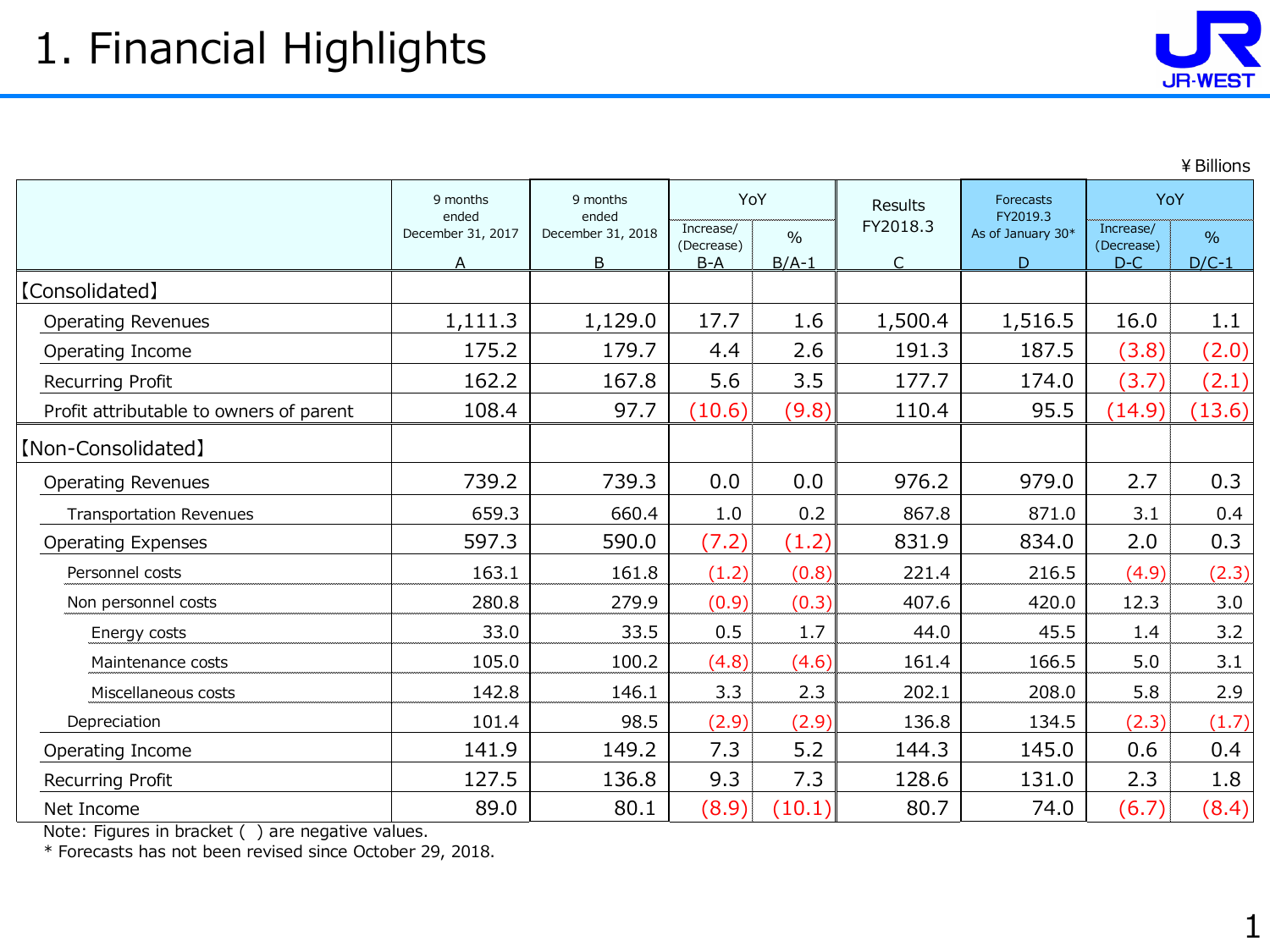### 2. Non-Consolidated Financial Results and Forecasts



¥Billions

|                                     | 9 months<br>ended | 9 months<br>ended | YoY                     |                                | Results     | Forecasts<br>FY2019.3 | YoY                      |                          |
|-------------------------------------|-------------------|-------------------|-------------------------|--------------------------------|-------------|-----------------------|--------------------------|--------------------------|
|                                     | December 31, 2017 | December 31, 2018 | Increase/<br>(Decrease) | $\%$                           | FY2018.3    | As of January 30*     | Increase/<br>(Decrease)  | $\%$                     |
|                                     | Α                 | B                 | $B-A$                   | $B/A-1$                        | $\mathsf C$ | D                     | $D-C$                    | $D/C-1$                  |
| <b>Operating Revenues</b>           | 739.2             | 739.3             | 0.0                     | 0.0                            | 976.2       | 979.0                 | 2.7                      | 0.3                      |
| Transportation revenues             | 659.3             | 660.4             | 1.0                     | 0.2                            | 867.8       | 871.0                 | 3.1                      | 0.4                      |
| Other                               | 79.8              | 78.9              | (0.9)                   | (1.2)                          | 108.4       | 108.0                 | (0.4)                    | (0.4)                    |
| <b>Operating Expenses</b>           | 597.3             | 590.0             | (7.2)                   | (1.2)                          | 831.9       | 834.0                 | 2.0                      | 0.3                      |
| Personnel costs                     | 163.1             | 161.8             | (1.2)                   | (0.8)                          | 221.4       | 216.5                 | (4.9)                    | (2.3)                    |
| Non personnel costs                 | 280.8             | 279.9             | (0.9)                   | (0.3)                          | 407.6       | 420.0                 | 12.3                     | 3.0                      |
| Energy costs                        | 33.0              | 33.5              | 0.5                     | 1.7                            | 44.0        | 45.5                  | 1.4                      | 3.2                      |
| Maintenance costs                   | 105.0             | 100.2             | (4.8)                   | (4.6)                          | 161.4       | 166.5                 | 5.0                      | 3.1                      |
| Miscellaneous costs                 | 142.8             | 146.1             | 3.3                     | 2.3                            | 202.1       | 208.0                 | 5.8                      | 2.9                      |
| Rental payments, etc.               | 22.6              | 20.3              | (2.2)                   | (9.9)                          | 30.2        | 27.5                  | (2.7)                    | (9.0)                    |
| Taxes                               | 29.1              | 29.3              | 0.1                     | 0.5                            | 35.7        | 35.5                  | (0.2)                    | (0.7)                    |
| Depreciation                        | 101.4             | 98.5              | (2.9)                   | (2.9)                          | 136.8       | 134.5                 | (2.3)                    | (1.7)                    |
| Operating Income                    | 141.9             | 149.2             | 7.3                     | 5.2                            | 144.3       | 145.0                 | 0.6                      | 0.4                      |
| Non-operating revenues and expenses | (14.3)            | (12.3)            | 1.9                     | (13.8)                         | (15.7)      | (14.0)                | 1.7                      | (10.9)                   |
| Non-operating revenues              | 2.0               | 3.3               | 1.2                     | —                              | 6.2         | 7.5                   | 1.2                      |                          |
| Non-operating expenses              | 16.4              | 15.6              | (0.7)                   | $\overline{\phantom{0}}$       | 21.9        | 21.5                  | (0.4)                    | $\overline{\phantom{m}}$ |
| Recurring Profit                    | 127.5             | 136.8             | 9.3                     | 7.3                            | 128.6       | 131.0                 | 2.3                      | 1.8                      |
| Extraordinary profit and loss, net  | 0.9               | (22.8)            | (23.7)                  | $\qquad \qquad \longleftarrow$ | (9.2)       | (25.0)                | (15.7)                   |                          |
| Extraordinary profit                | 17.3              | 12.9              | (4.3)                   | $\overline{\phantom{0}}$       | 29.8        |                       | $\overline{\phantom{0}}$ | $\overline{\phantom{m}}$ |
| Extraordinary loss                  | 16.3              | 35.7              | 19.4                    | —                              | 39.0        |                       |                          | $\qquad \qquad$          |
| Net Income                          | 89.0              | 80.1              | (8.9)                   | (10.1)                         | 80.7        | 74.0                  | (6.7)                    | (8.4)                    |

Note: Figures in bracket ( ) are negative values.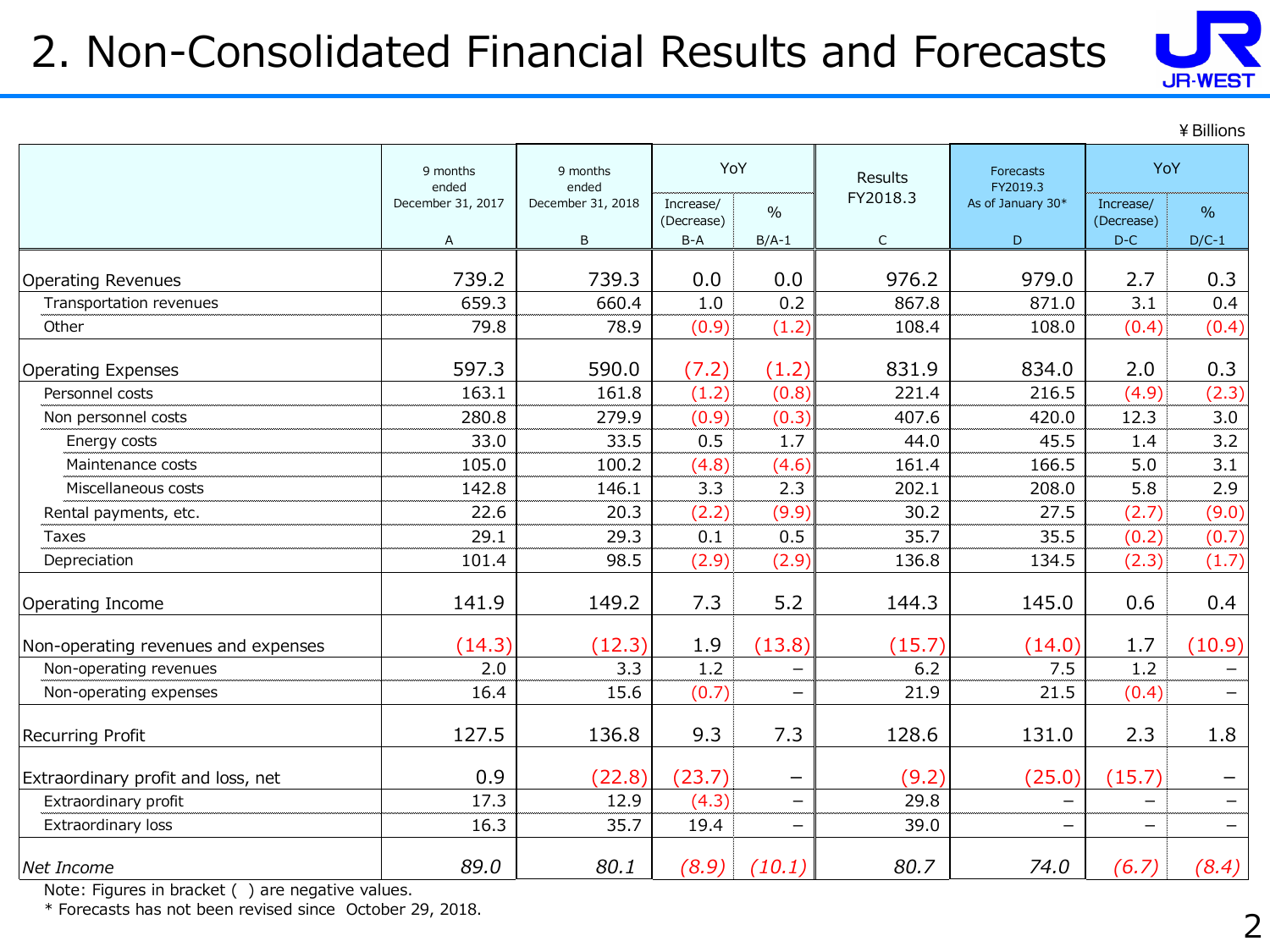#### 3. Major Factors of Increase/Decrease in Transportation Revenues



¥Billions

|                             |       |                     |               | Results for 9 months ended December 31,2018 |        |
|-----------------------------|-------|---------------------|---------------|---------------------------------------------|--------|
| Transportation              |       | Increase/(Decrease) | YoY           | Major factors                               |        |
| revenues                    |       | Amount              | $\frac{0}{0}$ |                                             | Amount |
|                             |       |                     |               | Fundamental trend 1.5%                      | 5.0    |
|                             |       |                     |               | Special factors                             |        |
|                             |       |                     |               | ·Inbound                                    | 1.0    |
| Shinkansen                  | 348.2 | 6.6                 | 1.9           | ·Favorable demand during peak periods       | 1.8    |
|                             |       |                     |               | ·Northern Osaka Prefecture Earthquake       | (0.4)  |
|                             |       |                     |               | · The Heavy Rain Event of July 2018         | (2.1)  |
|                             |       |                     |               | ·Typhoon No.21 (Jebi), etc.                 | 0.7    |
|                             |       |                     |               | etc.                                        |        |
|                             |       |                     |               | Fundamental trend (0.2%)                    | (0.4)  |
|                             |       |                     |               | Special factors                             |        |
|                             |       |                     |               | $\cdot$ Inbound                             | 0.5    |
| Kansai Urban Area           |       |                     |               | ·Favorable demand during peak periods       | 0.2    |
| (Kyoto-Osaka-<br>Kobe Area) | 231.2 | (2.4)               | (1.1)         | ·Northern Osaka Prefecture Earthquake       | (0.4)  |
|                             |       |                     |               | The Heavy Rain Event of July 2018           | (1.5)  |
|                             |       |                     |               | ·Typhoon No.21 (Jebi), etc.                 | (1.4)  |
|                             |       |                     |               | etc.                                        |        |
|                             |       |                     |               | Fundamental trend (0.4%)                    | (0.3)  |
|                             |       |                     |               | Special factors                             |        |
|                             |       |                     |               | ·Inbound                                    | 0.2    |
| Other                       | 80.8  | (3.0)               | (3.7)         | ·Favorable demand during peak periods       | 0.1    |
| lines                       |       |                     |               | ·Northern Osaka Prefecture Earthquake       | (0.1)  |
|                             |       |                     |               | · The Heavy Rain Event of July 2018         | (2.7)  |
|                             |       |                     |               | ·Typhoon No.21 (Jebi), etc.                 | (0.3)  |
|                             |       |                     |               | etc.                                        |        |
| Conventional lines          | 312.1 | (5.5)               | (1.7)         |                                             |        |
| Total                       | 660.4 | 1.0                 | 0.2           |                                             |        |

Note: Revenues from luggage transportation are omitted due to the small amount.

Figures in brackets ( ) are negative values.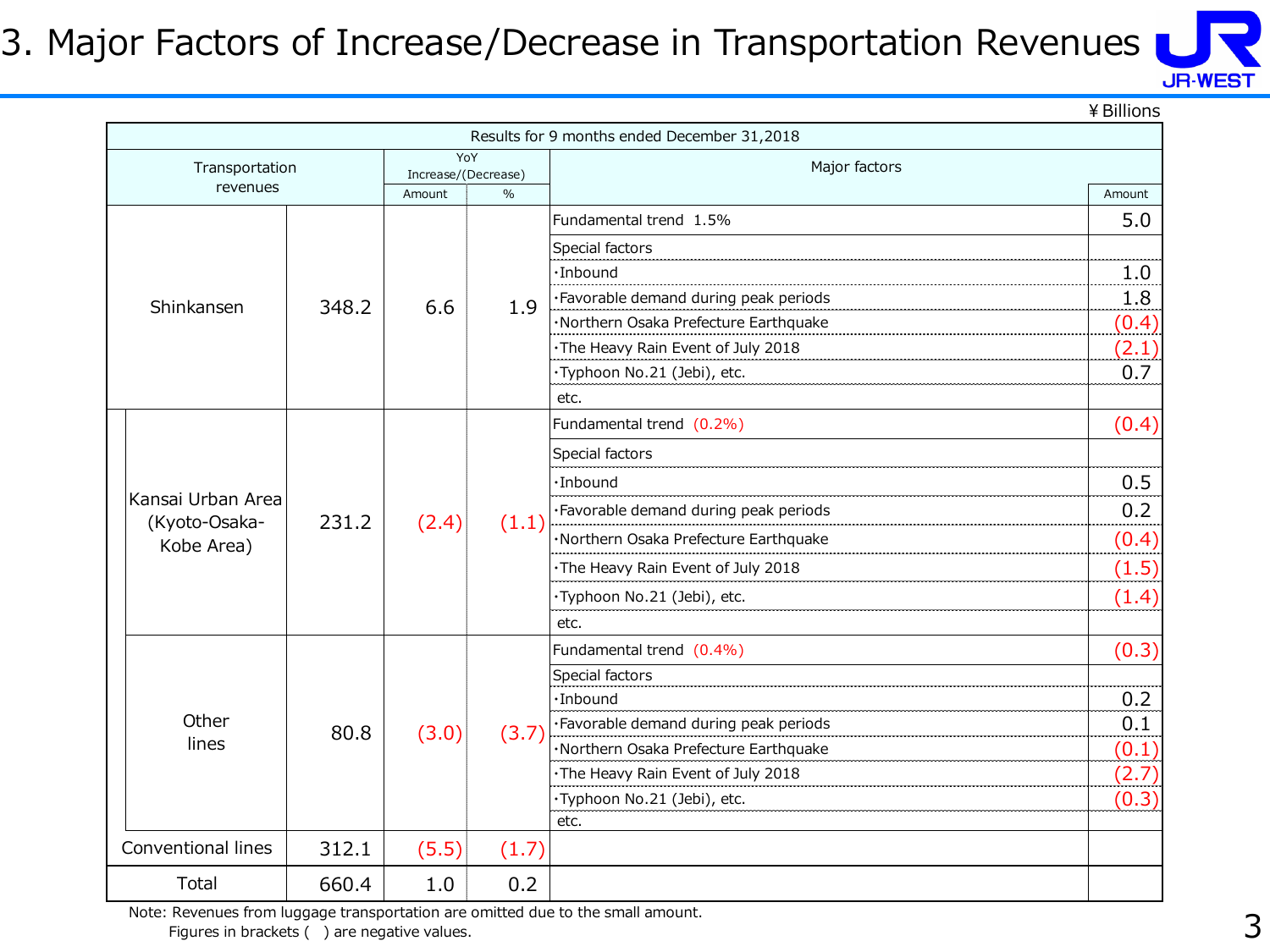

|                                              |          |                                                         |                    |          |                                      |                    |          |                              | ¥ Billions      |          |                                                              |                   |          | Millions of passenger-kilometers     |                |
|----------------------------------------------|----------|---------------------------------------------------------|--------------------|----------|--------------------------------------|--------------------|----------|------------------------------|-----------------|----------|--------------------------------------------------------------|-------------------|----------|--------------------------------------|----------------|
|                                              |          | Results for 9 months ended Dec 31<br>$(4/1 \sim 12/31)$ |                    |          | 3 months (3Q)<br>$(10/1 \sim 12/31)$ |                    | FY2018.3 | FY2019.3<br>Forecasts        | YoY             |          | Results for 9 months ended December 31<br>$(4/1 \sim 12/31)$ |                   |          | 3 months (3Q)<br>$(10/1 \sim 12/31)$ |                |
|                                              | FY2018.3 | FY2019.3                                                | YoY                | FY2018.3 | FY2019.3                             | YoY                | Results  | As of<br>January 30*         |                 | FY2018.3 | FY2019.3                                                     | YoY               | FY2018.3 | FY2019.3                             | YoY            |
| Total                                        | 659.3    | 660.4                                                   | 1.0<br>0.2%        | 225.6    | 228.6                                | 2.9<br>1.3%        | 867.8    | 871.0                        | 3.1<br>0.4%     | 45,217   | 45,140                                                       | (77)<br>(0.2%     | 15,336   | 15,397                               | 61<br>0.4%     |
| Shinkansen                                   | 341.6    | 348.2                                                   | 6.6<br>1.9%        | 118.9    | 121.0                                | 2.0<br>1.7%        | 447.7    | 455.5                        | 7.7<br>1.7%     | 16,064   | 16,249                                                       | 184<br>1.1%       | 5,656    | 5,700                                | 44<br>0.8%     |
| Commuter<br>Passes                           | 8.1      | 8.4                                                     | 0.3<br>3.7%        | 2.7      | 2.8                                  | 0.1<br>3.9%        | 10.7     | $\overline{\phantom{0}}$     |                 | 642      | 665                                                          | 22<br>3.6%        | 210      | 218                                  | 3.5%           |
| Non-Commuter<br>Passes                       | 333.4    | 339.8                                                   | 6.3<br>1.9%        | 116.2    | 118.2                                | 1.9<br>1.7%        | 436.9    | $\qquad \qquad \blacksquare$ |                 | 15,422   | 15,584                                                       | 161<br>1.0%       | 5,445    | 5,482                                | 36<br>0.7%     |
| <b>Conventional Lines</b>                    | 317.6    | 312.1                                                   | (5.5)<br>(1.7%     | 106.7    | 107.6                                | 0.9<br>0.9%        | 420.0    | 415.4                        | (4.6)<br>(1.1%  | 29,153   | 28,891                                                       | (262)<br>(0.9%    | 9,679    | 9,696                                | 16<br>0.2%     |
| Commuter<br>Passes                           | 108.0    | 107.5                                                   | (0.4)<br>(0.4%     | 35.7     | 35.4                                 | (0.2)<br>(0.8%     | 142.0    | -                            |                 | 17,529   | 17,455                                                       | (74)<br>(0.4%     | 5,726    | 5,703                                | (23)<br>(0.4%) |
| Non-Commuter<br>Passes                       | 209.6    | 204.5                                                   | (5.0)<br>(2.4%)    | 70.9     | 72.1                                 | 1.2<br>1.7%        | 277.9    | $\overline{\phantom{0}}$     |                 | 11,623   | 11,435                                                       | (187)<br>(1.6%)   | 3,953    | 3,993                                | 40<br>1.0%     |
| Kansai Urban Area<br>(Kyoto-Osaka-Kobe Area) | 233.7    | 231.2                                                   | (2.4)<br>$(1.1\%)$ | 78.1     | 79.0                                 | 0.9<br>1.2%        | 309.0    | 307.3                        | (1.7)<br>(0.6%) | 22,753   | 22,637                                                       | (116)<br>(0.5%    | 7,541    | 7,557                                | 15<br>0.2%     |
| Commuter<br>Passes                           | 88.8     | 88.6                                                    | (0.1)<br>(0.2%)    | 29.4     | 29.2                                 | (0.1)<br>(0.6%)    | 116.9    | $\overline{\phantom{0}}$     |                 | 14,390   | 14,364                                                       | (25)<br>(0.2%)    | 4,711    | 4,703                                | (8)<br>(0.2%)  |
| Non-Commuter<br>Passes                       | 144.9    | 142.6                                                   | (2.3)<br>(1.6%)    | 48.6     | 49.8                                 | 1.1<br>2.3%        | 192.0    | $\qquad \qquad \blacksquare$ |                 | 8,362    | 8,272                                                        | (90)<br>$(1.1\%)$ | 2,830    | 2,854                                | 24<br>0.9%     |
| Other Lines                                  | 83.9     | 80.8                                                    | (3.0)<br>(3.7%)    | 28.5     | 28.5                                 | (0.0)<br>$(0.1\%)$ | 111.0    | 108.1                        | (2.9)<br>(2.7%) | 6,399    | 6,254                                                        | (145)<br>(2.3%)   | 2,137    | 2,139                                | 0.1%           |
| Commuter<br>Passes                           | 19.2     | 18.8                                                    | (0.3)<br>(1.7%)    | 6.3      | 6.2                                  | (0.1)<br>(1.8%)    | 25.1     | $\overline{\phantom{0}}$     |                 | 3,139    | 3,090                                                        | (48)<br>(1.6%)    | 1,014    | 1,000                                | (14)<br>(1.4%) |
| Non-Commuter<br>Passes                       | 64.6     | 61.9                                                    | (2.7)<br>(4.2%)    | 22.2     | 22.3                                 | 0.0<br>0.3%        | 85.9     | -                            |                 | 3,260    | 3,163                                                        | (97)<br>(3.0%)    | 1,123    | 1,139                                | 15<br>1.4%     |

Transportation Revenues Passenger-Kilometers

Note: Figures in bracket ( ) are negative values.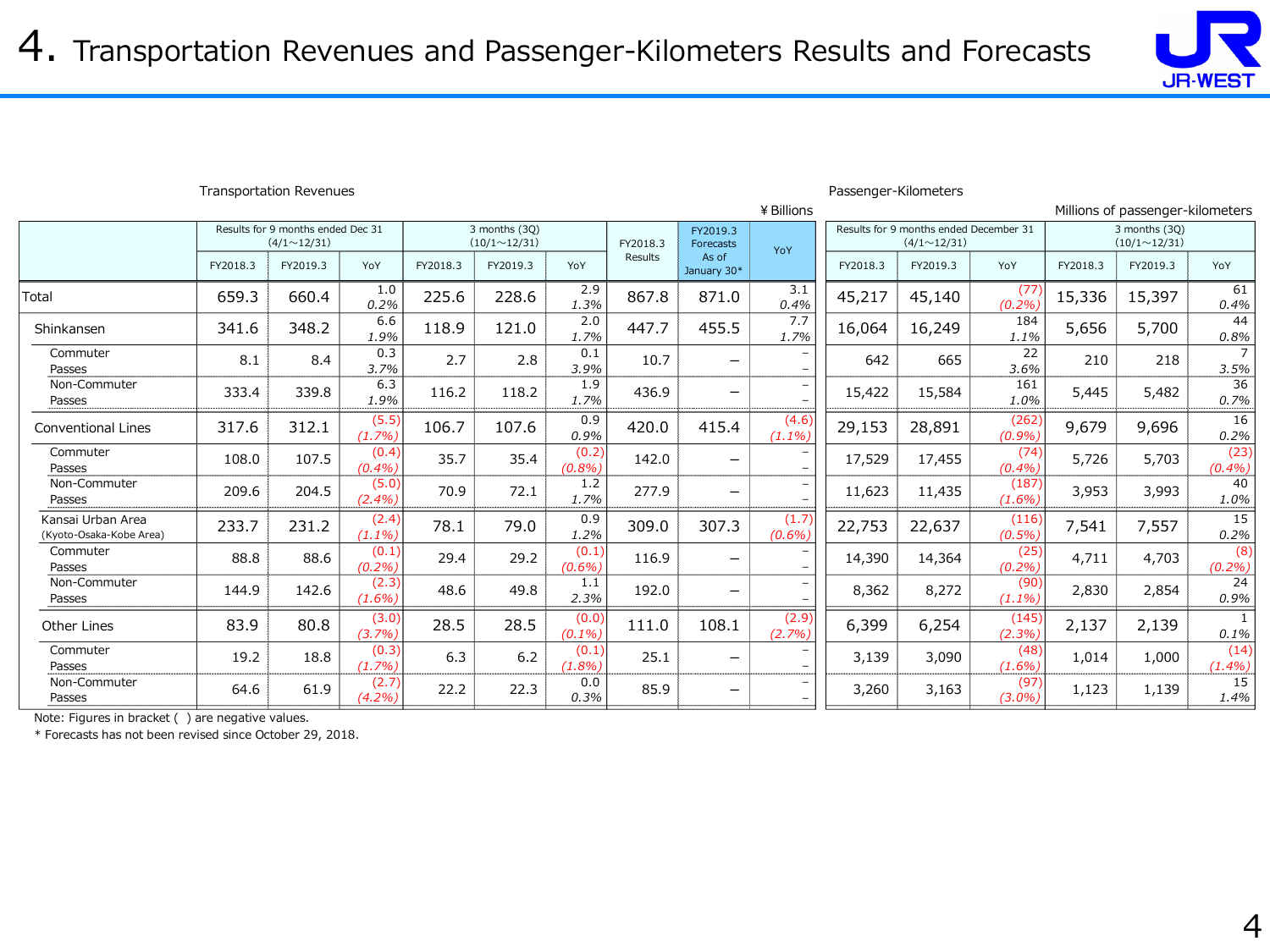#### 5. Major Factors of Increase/Decrease in Operating Expenses (Non-consolidated)

| <b>JR-WEST</b> |  |
|----------------|--|

¥Billions

|                                  |       |                         |               | Results for 9 months ended December 31,2018                                              |  |  |  |
|----------------------------------|-------|-------------------------|---------------|------------------------------------------------------------------------------------------|--|--|--|
|                                  |       | YoY                     |               |                                                                                          |  |  |  |
|                                  |       | Increase/<br>(Decrease) | $\frac{0}{0}$ | Major factors (YoY)                                                                      |  |  |  |
| Personnel costs                  | 161.8 | (1.2)                   | (0.8)         | ·Difference in unit cost, etc.                                                           |  |  |  |
| Energy costs                     | 33.5  | 0.5                     | 1.7           | · Increase in adjustment amount for fuel cost, etc.                                      |  |  |  |
| Maintenance costs                | 100.2 | (4.8)                   | (4.6)         | ·Difference in progress of maintenance work, etc.                                        |  |  |  |
| Miscellaneous costs              | 146.1 | 3.3                     | 2.3           | Expenditure for the substitute bus services due to the<br>torrentialrains disaster, etc. |  |  |  |
| Rental Payments, etc             | 20.3  | (2.2)                   | (9.9)         | · JR Tozai Line, etc.                                                                    |  |  |  |
| <b>Taxes</b>                     | 29.3  | 0.1                     | 0.5           |                                                                                          |  |  |  |
| Depreciation and<br>amortization | 98.5  | (2.9)                   |               | $(2.9)$ Progress of depreciation and amortization, etc.                                  |  |  |  |
| Total                            | 590.0 | (7.2)                   | (1.2)         |                                                                                          |  |  |  |

Note: Figures in brackets ( ) are negative values.

 ※With regard to the disaster recovery expense from the Heavy Rain Event of July 2018, the Company recorded \21.8 billion as extraordinary losses.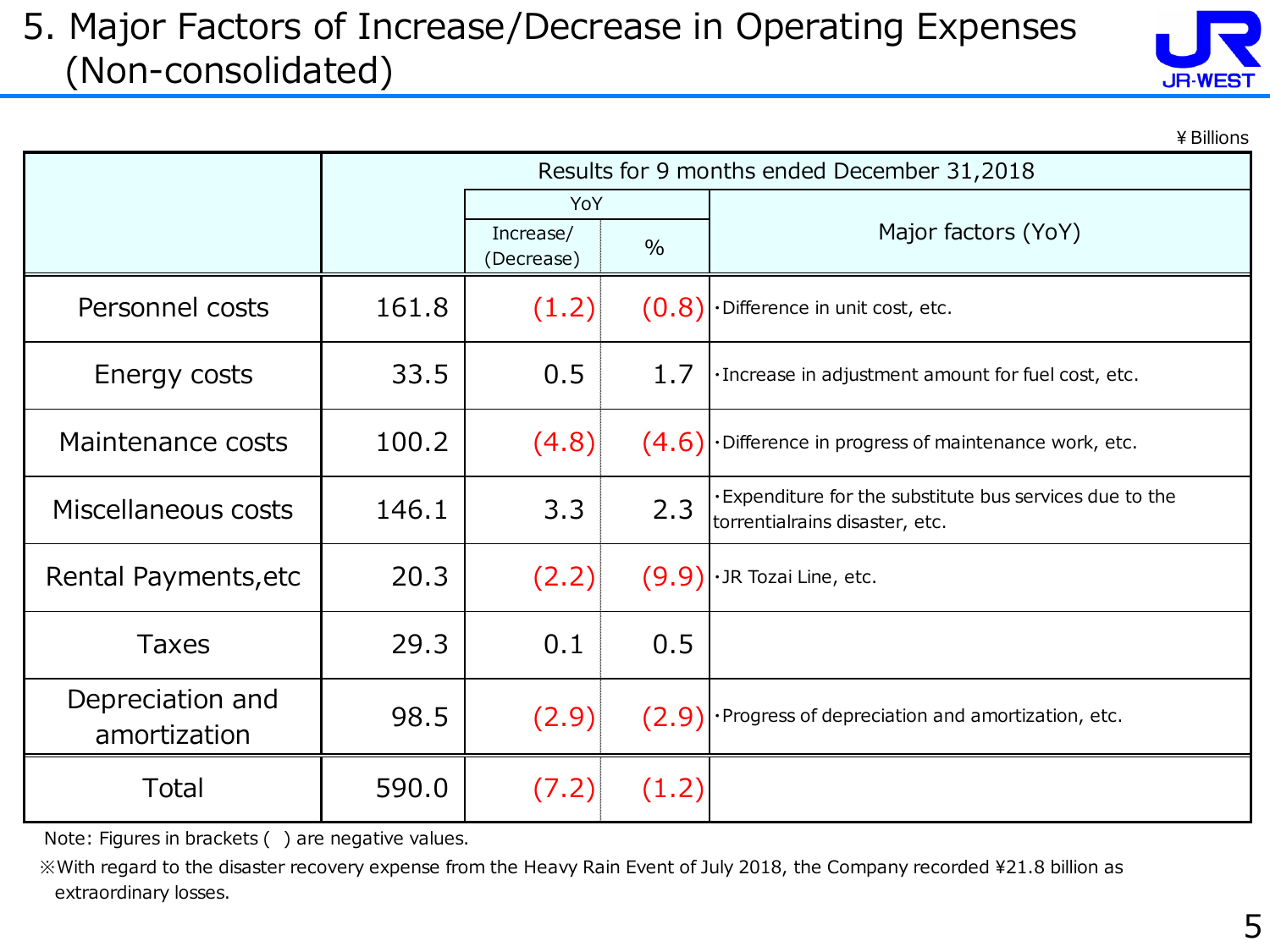### 6. Consolidated Financial Results and Forecasts



¥Billions

|                                         | 9 months               | 9 months<br>ended<br>ended |                                  | YoY                      | <b>Results</b>           | Forecasts<br>FY2019.3  | YoY                              |                          |
|-----------------------------------------|------------------------|----------------------------|----------------------------------|--------------------------|--------------------------|------------------------|----------------------------------|--------------------------|
|                                         | December 31, 2017<br>A | December 31, 2018<br>B     | Increase/<br>(Decrease)<br>$B-A$ | $\%$<br>$B/A-1$          | FY2018.3<br>$\mathsf{C}$ | As of January 30*<br>D | Increase/<br>(Decrease)<br>$D-C$ | $\frac{0}{0}$<br>$D/C-1$ |
| <b>Operating Revenues</b>               | 1,111.3                | 1,129.0                    | 17.7                             | 1.6                      | 1,500.4                  | 1,516.5                | 16.0                             | 1.1                      |
| <b>Operating Expenses</b>               | 936.0                  | 949.3                      | 13.2                             | 1.4                      | 1,309.0                  | 1,329.0                | 19.9                             | 1.5                      |
| Operating Income                        | 175.2                  | 179.7                      | 4.4                              | 2.6                      | 191.3                    | 187.5                  | (3.8)                            | (2.0)                    |
| Non-operating revenues and expenses     | (13.0)                 | (11.8)                     | 1.1                              | (8.8)                    | (13.5)                   | (13.5)                 | 0.0                              | (0.6)                    |
| Non-operating revenues                  | 3.8                    | 4.5                        | 0.7                              | $\qquad \qquad \qquad$   | 9.0                      | 8.6                    | (0.4)                            |                          |
| Non-operating expenses                  | 16.9                   | 16.4                       | (0.4)                            | $\qquad \qquad \qquad$   | 22.6                     | 22.1                   | (0.5)                            |                          |
| Recurring Profit                        | 162.2                  | 167.8                      | 5.6                              | 3.5                      | 177.7                    | 174.0                  | (3.7)                            | (2.1)                    |
| Extraordinary profit and loss, net      | (0.2)                  | (24.0)                     | (23.7)                           | $\equiv$                 | (7.1)                    | (30.0)                 | (22.8)                           |                          |
| Extraordinary profit                    | 19.2                   | 13.5                       | (5.7)                            | $\overline{\phantom{0}}$ | 32.8                     |                        |                                  |                          |
| Extraordinary loss                      | 19.5                   | 37.5                       | 18.0                             | —                        | 39.9                     |                        |                                  |                          |
| Profit attributable to owners of parent | 108.4                  | 97.7                       | (10.6)                           | (9.8)                    | 110.4                    | 95.5                   | (14.9)                           | (13.6)                   |
| Comprehensive Income                    | 112.7                  | 98.5                       | (14.1)                           | (12.6)                   | 114.1                    | —                      |                                  |                          |

Note: Figures in bracket ( ) are negative values.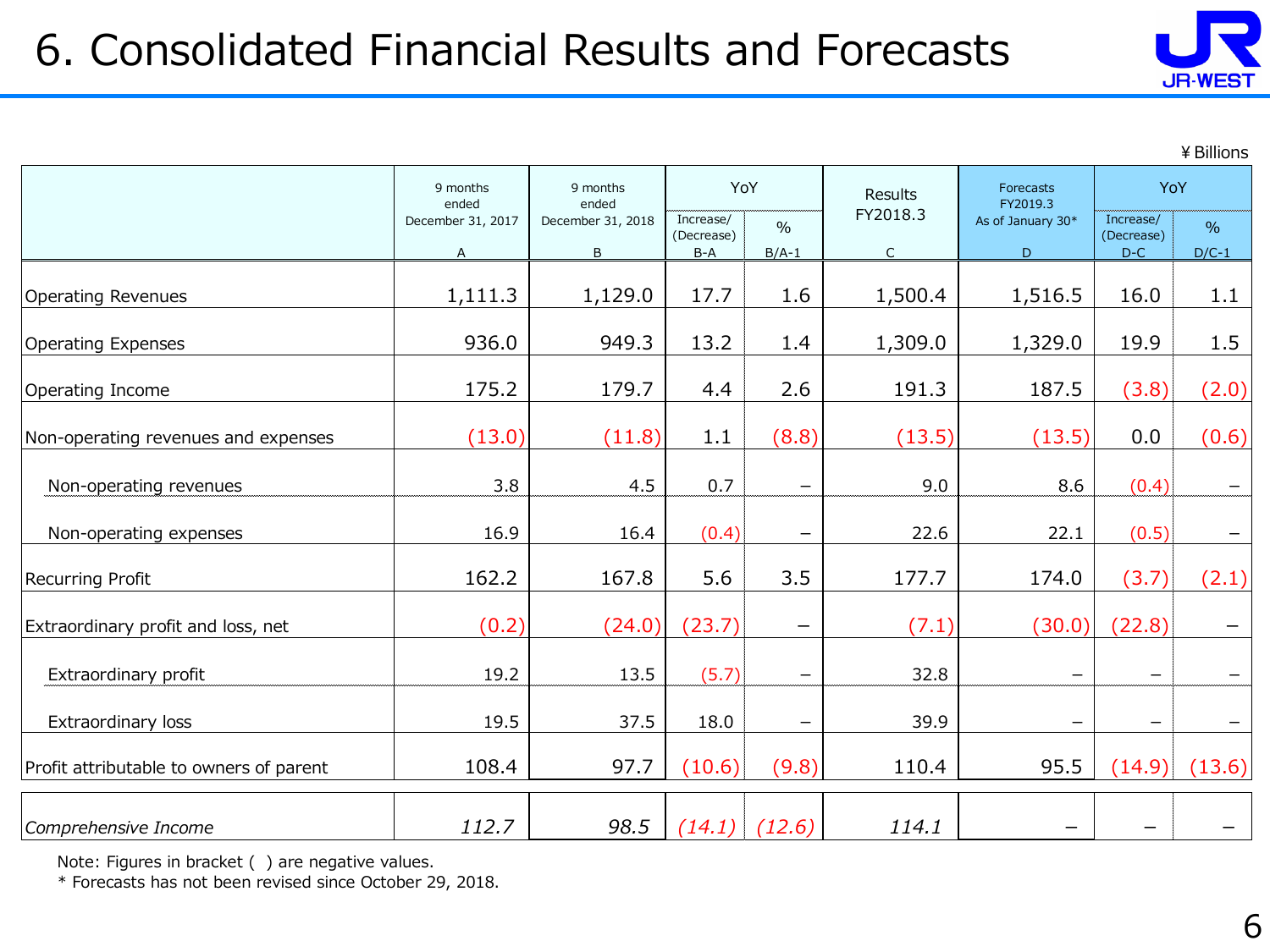#### 7. Consolidated Financial Results and Forecasts (Segment Information)



|                                                                 |                      |                      |                         |               |              |                                |                         | ¥ Billions |
|-----------------------------------------------------------------|----------------------|----------------------|-------------------------|---------------|--------------|--------------------------------|-------------------------|------------|
|                                                                 | 9 months<br>ended    | 9 months<br>ended    |                         | YoY           | Results      | <b>Forecasts</b><br>FY2019.3   | YoY                     |            |
|                                                                 | December 31,<br>2017 | December 31,<br>2018 | Increase/<br>(Decrease) | $\frac{0}{0}$ | FY2018.3     | As of January 30 <sup>*1</sup> | Increase/<br>(Decrease) | $\%$       |
|                                                                 | A                    | B                    | $B-A$                   | $B/A-1$       | $\mathsf{C}$ | D                              | $D-C$                   | $D/C-1$    |
| Operating Revenues <sup>*2</sup>                                | 1,111.3              | 1,129.0              | 17.7                    | 1.6           | 1,500.4      | 1,516.5                        | 16.0                    | 1.1        |
| Transportation                                                  | 720.2                | 719.3                | (0.8)                   | (0.1)         | 950.8        | 953.0                          | 2.1                     | 0.2        |
| Retail                                                          | 180.4                | 184.3                | 3.9                     | 2.2           | 239.8        | 244.8                          | 4.9                     | 2.1        |
| Sales of goods and food services                                | 121.9                | 128.0                | 6.1                     | 5.1           | 161.7        | 167.0                          | 5.2                     | 3.3        |
| [Accommodation-oriented budget hotels] (restated) <sup>*3</sup> | [8.8]                | [9.9]                | (1.1)                   | [12.7]        | [11.6]       | [12.7]                         | [1.0]                   | [9.0]      |
| <b>Department Stores</b>                                        | 52.3                 | 50.0                 | (2.3)                   | (4.5)         | 70.1         | 69.1                           | (1.0)                   | (1.4)      |
| Real estate                                                     | 100.8                | 105.0                | 4.2                     | 4.2           | 139.6        | 147.8                          | 8.1                     | 5.8        |
| Shopping center                                                 | 44.9                 | 46.3                 | 1.4                     | 3.3           | 59.6         | 60.7                           | 1.0                     | 1.8        |
| Real estate lease and sale                                      | 54.4                 | 57.2                 | 2.7                     | 5.0           | 78.1         | 85.1                           | 6.9                     | 9.0        |
| [Real estate sale] (restated)                                   | [22.1]               | [23.5]               | [1.3]                   | [6.2]         | [35.0]       | [40.7]                         | [5.7]                   | [16.4]     |
| Other businesses                                                | 109.8                | 120.2                | 10.4                    | 9.5           | 170.0        | 170.9                          | 0.8                     | 0.5        |
| Hotel                                                           | 27.5                 | 26.7                 | (0.7)                   | (2.7)         | 35.6         | 36.1                           | 0.4                     | 1.3        |
| Nippon Travel Agency                                            | 29.4                 | 28.4                 | (1.0)                   | (3.5)         | 41.3         | 39.9                           | (1.4)                   | (3.5)      |
| Operating Income <sup>*2</sup>                                  | 175.2                | 179.7                | 4.4                     | 2.6           | 191.3        | 187.5                          | (3.8)                   | (2.0)      |
| Transportation                                                  | 131.0                | 138.3                | 7.3                     | 5.6           | 130.3        | 130.6                          | 0.2                     | 0.2        |
| Retail                                                          | 6.2                  | 5.6                  | (0.5)                   | (9.4)         | 7.2          | 5.7                            | (1.5)                   | (21.9)     |
| Sales of goods and food services                                | 5.4                  | 4.7                  | (0.6)                   | (12.7)        | 6.0          | 4.4                            | (1.6)                   | (27.7)     |
| Department stores                                               | 0.4                  | 0.6                  | 0.1                     | 37.9          | 0.9          | 1.0                            | 0.0                     | 1.1        |
| Real estate                                                     | 29.0                 | 28.0                 | (1.0)                   | (3.7)         | 35.7         | 33.4                           | (2.3)                   | (6.7)      |
| Shopping center                                                 | 7.2                  | 7.9                  | 0.7                     | 9.8           | 8.7          | 8.5                            | (0.2)                   | (2.5)      |
| Real estate lease and sale                                      | 14.7                 | 14.8                 | 0.0                     | 0.4           | 17.3         | 15.6                           | (1.7)                   | (10.3)     |
| Other businesses                                                | 7.8                  | 7.1                  | (0.7)                   | (9.0)         | 19.9         | 21.1                           | 1.1                     | 5.7        |
| Hotel                                                           | 2.0                  | 1.1                  | (0.9)                   | (45.1)        | 1.9          | 1.4                            | (0.5)                   | (29.5)     |
| Nippon Travel Agency                                            | (1.6)                | (1.6)                | (0.0)                   | —             | 0.2          | 0.3                            | 0.0                     | 9.6        |

Note: Figures in bracket ( ) are negative values.

\*1 Forecasts has not been revised since October 29, 2018.

\*2 The breakdowns of operating revenues and operating income by each segment are the sums of those of major subsidiaries.

\*3 Figures in brackets 【 】 are the sales of accommodation-oriented budget hotel, "VIA INN", sales, excluding Shimonoseki (non-consolidated), Asakusa (other business segment), and Hiroshima Kanayamacho (other business segment) locations.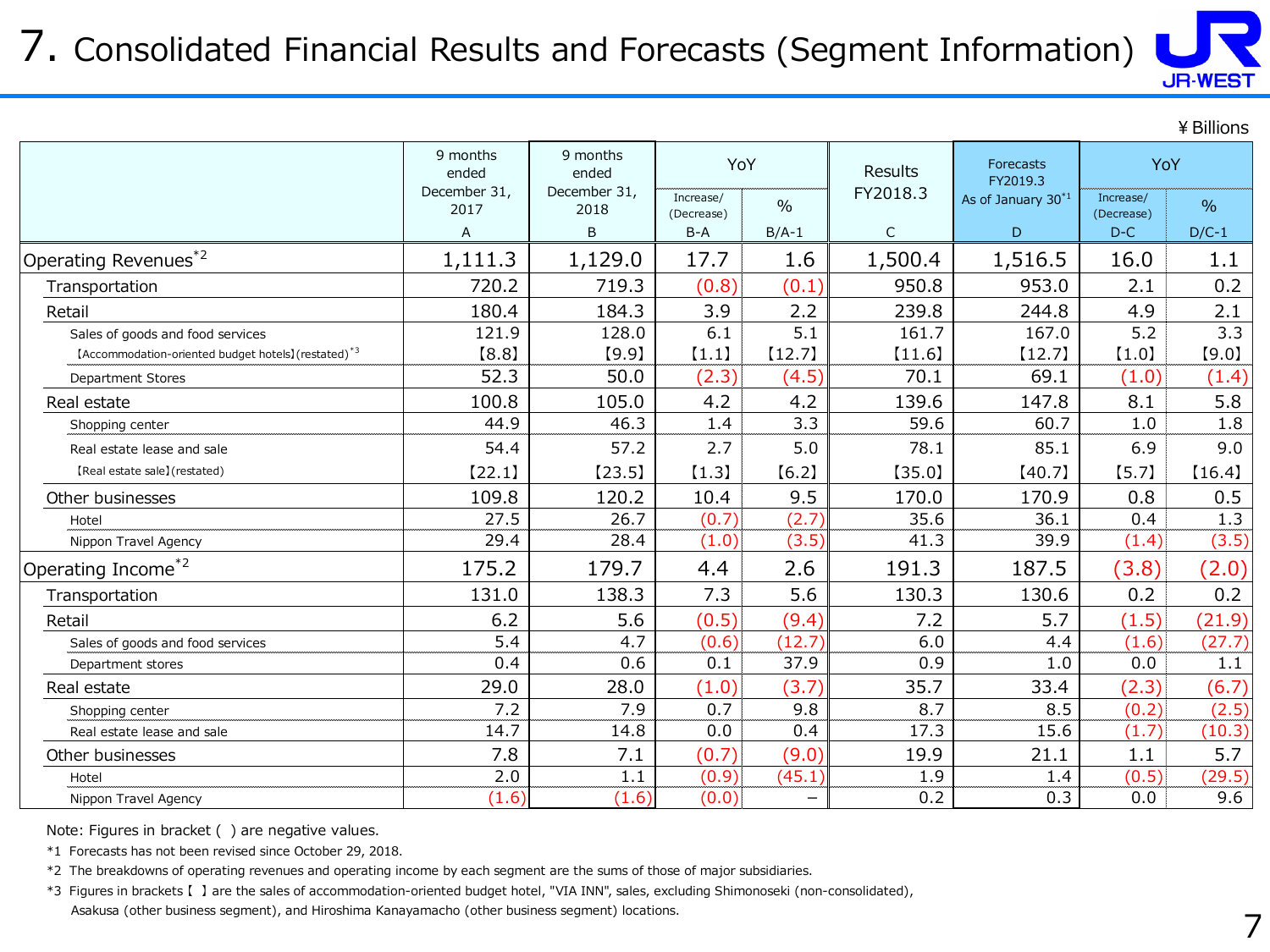#### 8. Major Factors of Increase/Decrease in Each Segment



 $\angle$  Billions

|                         |                      |                           |       | Results for 9 months ended December 31,2018 |               |                                                                                   |  |  |  |
|-------------------------|----------------------|---------------------------|-------|---------------------------------------------|---------------|-----------------------------------------------------------------------------------|--|--|--|
|                         |                      |                           |       |                                             | YoY           |                                                                                   |  |  |  |
|                         |                      |                           |       | Increase/<br>(Decrease)                     | $\frac{0}{0}$ | Major factors (YoY)                                                               |  |  |  |
|                         | Sales of goods       | <b>Operating Revenues</b> | 128.0 | 6.1                                         | 5.1           | ·Seven-Eleven allied stores favorable, etc.                                       |  |  |  |
| Retail                  | and food services    | Operating Income          | 4.7   | (0.6)                                       | (12.7)        |                                                                                   |  |  |  |
|                         | Department stores    | <b>Operating Revenues</b> | 50.0  | (2.3)                                       | (4.5)         | ·Natural disasters<br>·Partial closure of stores due to renovation work, etc.     |  |  |  |
|                         |                      | Operating Income          | 0.6   | 0.1                                         | 37.9          |                                                                                   |  |  |  |
|                         | Shopping center      | <b>Operating Revenues</b> | 46.3  | 1.4                                         | 3.3           | Renovation of the B1 and B2 levels at LUCUA 1100                                  |  |  |  |
| Real estate             |                      | Operating Income          | 7.9   | 0.7                                         | 9.8           | favorable, etc.                                                                   |  |  |  |
|                         | Real estate lease    | <b>Operating Revenues</b> | 57.2  | 2.7                                         | 5.0           | · Increase in number of residences sold<br>·New opening of lease properties, etc. |  |  |  |
|                         | and sale             | Operating Income          | 14.8  | 0.0                                         | 0.4           |                                                                                   |  |  |  |
|                         | Hotel                | <b>Operating Revenues</b> | 26.7  | (0.7)                                       | (2.7)         | ·Closure of Sannomiya Terminal Building                                           |  |  |  |
| <b>Other Businesses</b> |                      | Operating Income          | 1.1   | (0.9)                                       | (45.1)        | ·Natural disasters, etc.                                                          |  |  |  |
|                         | Nippon travel agency | <b>Operating Revenues</b> | 28.4  | (1.0)                                       | (3.5)         | ·Weak trends in domestic travel, etc.                                             |  |  |  |
|                         |                      | Operating Income          | (1.6) | (0.0)                                       |               |                                                                                   |  |  |  |

Note: Figures in brackets ( ) are negative values.

 $*$  Operating revenues are the revenues from third parties ( = customers).

The breakdowns of operating revenues by each segment are the sums of revenues of major subsidiaries.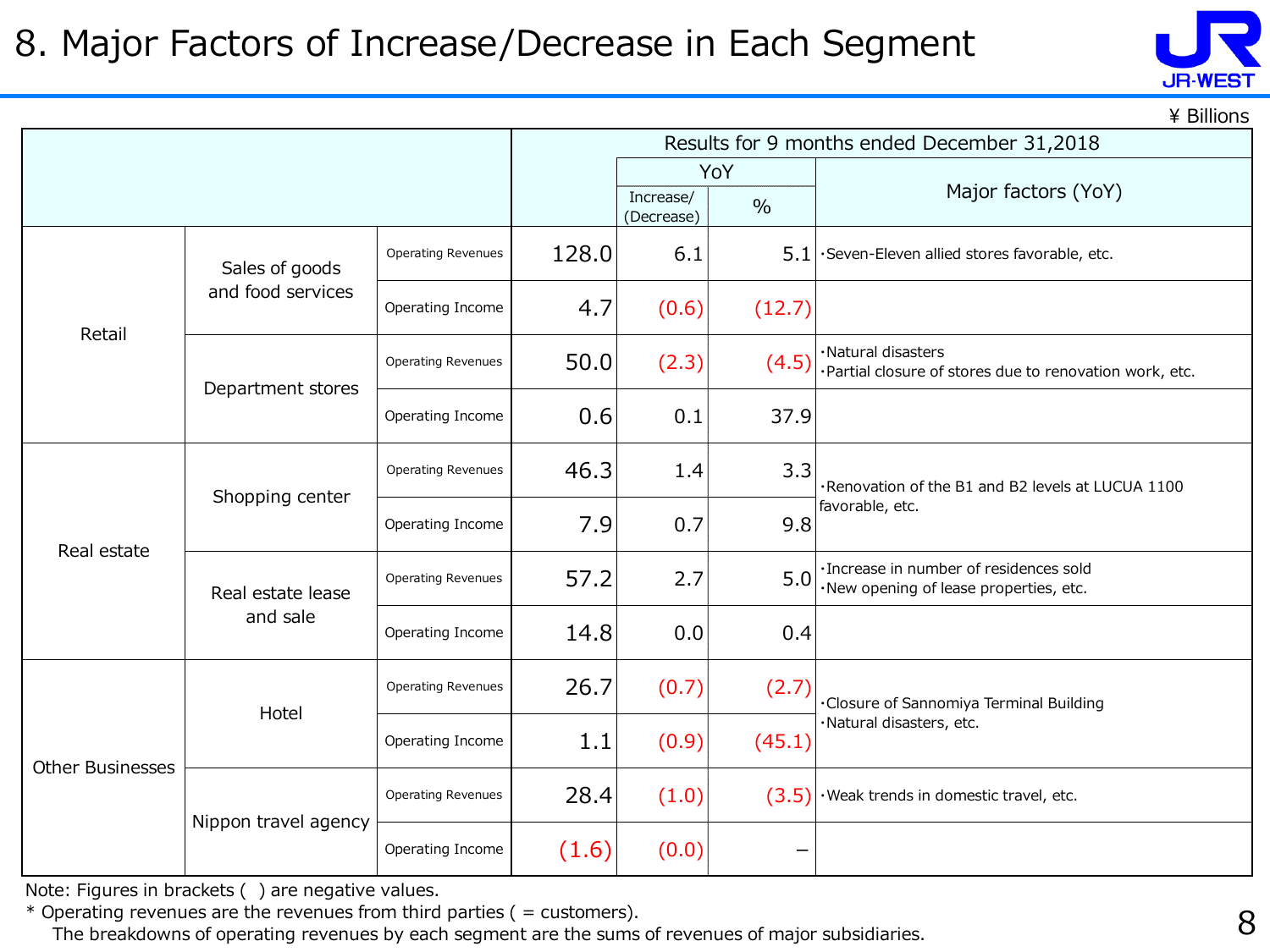

|                                        | As of March 31,<br>2018<br>$\mathsf{A}$ | As of December 31,<br>2018<br>B | <b>Difference</b><br>increase/<br>(decrease)<br>$B-A$ |
|----------------------------------------|-----------------------------------------|---------------------------------|-------------------------------------------------------|
| <b>Assets</b>                          | 3,071.8                                 | 3,146.0                         | 74.1                                                  |
| Liabilities <sup>*</sup>               | 1,955.5                                 | 1,972.3                         | 16.8                                                  |
| Net assets                             | 1,116.3                                 | 1,173.6                         | 57.3                                                  |
| Balance of Long-term Debt and Payables | 1,032.2                                 | 1,081.1                         | 48.9                                                  |
| [Average interest rate (%) ]           | [1.86]                                  | [1.80]                          | [ (0.06) ]                                            |
| Shinkansen Purchase Liability          | 103.8                                   | 103.3                           | (0.4)                                                 |
| [Average interest rate (%) ]           | [6.55]                                  | [6.55]                          | $(-)$                                                 |
| <b>Bonds</b>                           | 524.9                                   | 569.9                           | 45.0                                                  |
| [Average interest rate (%) ]           | $[1.58]$                                | [1.51]                          | [ (0.07) ]                                            |
| Equity ratio $(\%)^*$                  | 33.2                                    | 34.2                            | 1.0                                                   |
| Net assets per share (\ine             | 5,273.42                                | 5,593.66                        | 320.24                                                |

Note: Figures in bracket () are negative values.

\* Figures at the end of FY2018.3 have been retroactively adjusted due to the application of "Partial Amendments to Accounting Standard for Tax Effect Accounting"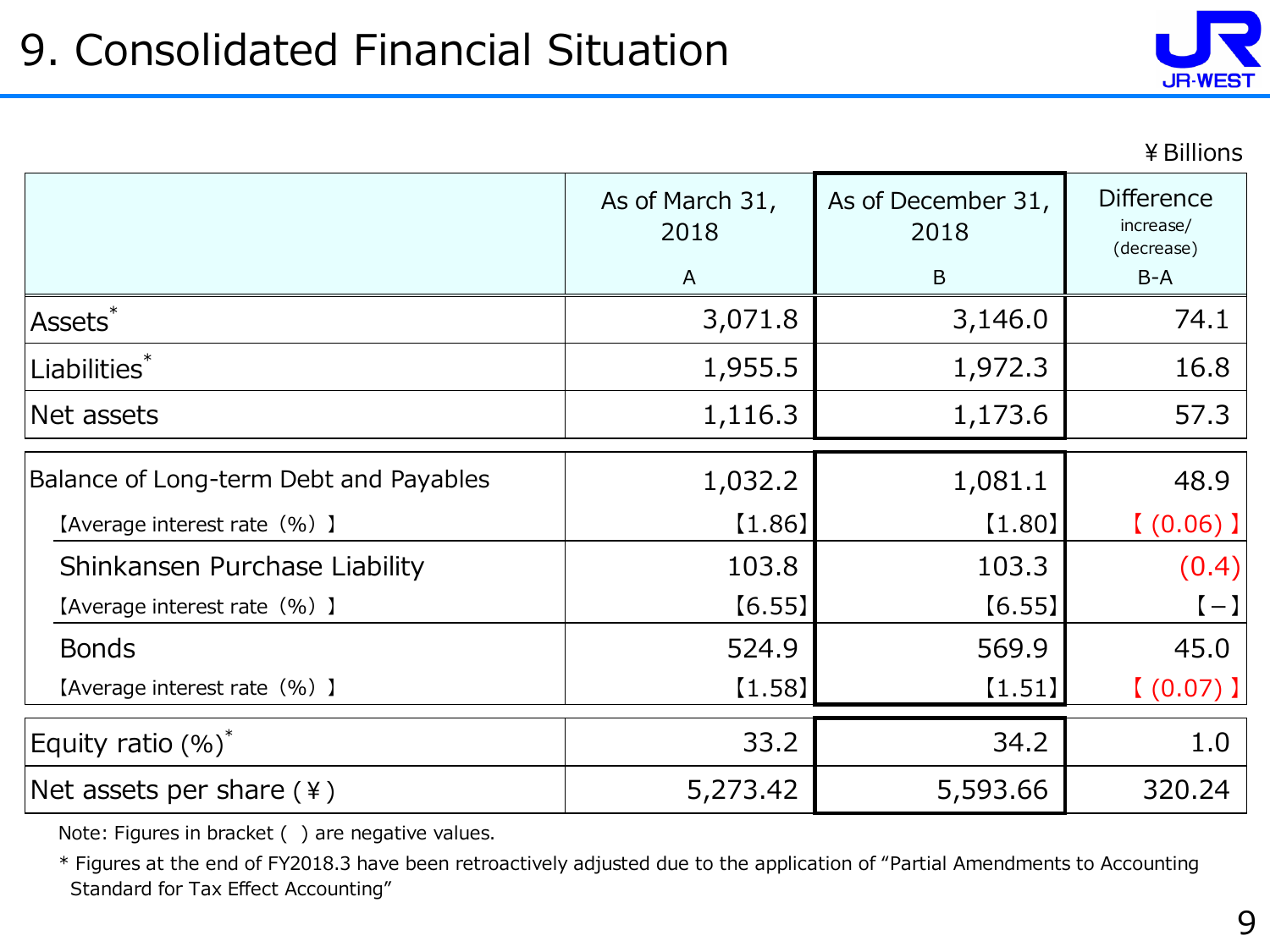### 10. Other Data

| Persons, | ¥ Billions |
|----------|------------|
|----------|------------|

|                                                      | 9 months ended<br>December 31, 2017 | 9 months ended<br>December 31, 2018 | <b>Results</b><br>FY2018.3 | <b>Forecasts</b><br>FY2019.3<br>As of January 30 <sup>*1</sup> |
|------------------------------------------------------|-------------------------------------|-------------------------------------|----------------------------|----------------------------------------------------------------|
| ROA (%, Consolidated) <sup>*2</sup>                  | 5.8                                 | 5.8                                 | 6.3                        | 6.0                                                            |
| ROE (%, Consolidated)                                | 11.1                                | 9.3                                 | 11.3                       | 9.1                                                            |
| EBITDA (Consolidated)                                | 297.3                               | 300.3                               | 356.1                      | 353.2                                                          |
| Depreciation (Consolidated)                          | 121.1                               | 119.7                               | 163.5                      | 164.5                                                          |
| Capital Expenditures<br>(Consolidated, own fund)     | 97.1                                | 141.1                               | 169.4                      | 272.0                                                          |
| Capital Expenditures<br>(Non-consolidated, own fund) | 69.9                                | 105.4                               | 127.8                      | 210.0                                                          |
| Safety-related capital expenditures                  | 46.1                                | 66.9                                | 83.2                       | 127.0                                                          |
| Dividends per share $(*)$                            | 80                                  | 87.5                                | 160                        | 175                                                            |

|                                       | 9 months ended<br>December 31, 2017 |        | 9 months ended<br>December 31, 2018 |                                                                                                                                                                                                                                | <b>Results</b><br>FY2018.3 |        | <b>Forecasts</b><br>FY2019.3<br>As of January 30 <sup>*1</sup> |        |
|---------------------------------------|-------------------------------------|--------|-------------------------------------|--------------------------------------------------------------------------------------------------------------------------------------------------------------------------------------------------------------------------------|----------------------------|--------|----------------------------------------------------------------|--------|
|                                       |                                     |        |                                     | Consolidated   Non-Consolidated   Consolidated   Non-Consolidated   Consolidated   Non-Consolidated   Consolidated   Non-Consolidated   Non-Consolidated   Non-Consolidated   Non-Consolidated   Non-Consolidated   Non-Consol |                            |        |                                                                |        |
| No. of employees at the end of period | 48,130                              | 25,353 | 48,146                              | 24,943                                                                                                                                                                                                                         | 47,869                     | 25,291 |                                                                |        |
| Financial Expenses, net               | (15.2)                              | (14.7) | (14.0)                              | (12.9)                                                                                                                                                                                                                         | (20.2)                     | (19.6) | (19.3)                                                         | (17.6) |
| Interest and dividend income          | 0.5                                 | 1.1    | 1.0                                 | 2.1                                                                                                                                                                                                                            | 0.7                        | 1.2    | 0.7                                                            | 2.2    |
| Interest expenses                     | 15.8                                | 15.8   | 15.0                                | 15.1                                                                                                                                                                                                                           | 20.9                       | 20.8   | 20.0                                                           | 19.9   |

Note: Figures in bracket ( ) are negative values.

\*1 Forecasts has not been revised since October 29, 2018.

\*2 Figures at the end of FY2018.3 have been retroactively adjusted due to the application of "Partial Amendments to Accounting Standard for Tax Effect Accounting"

\*3 EBITDA = Operating Income + Depreciation + Amortization of goodwill